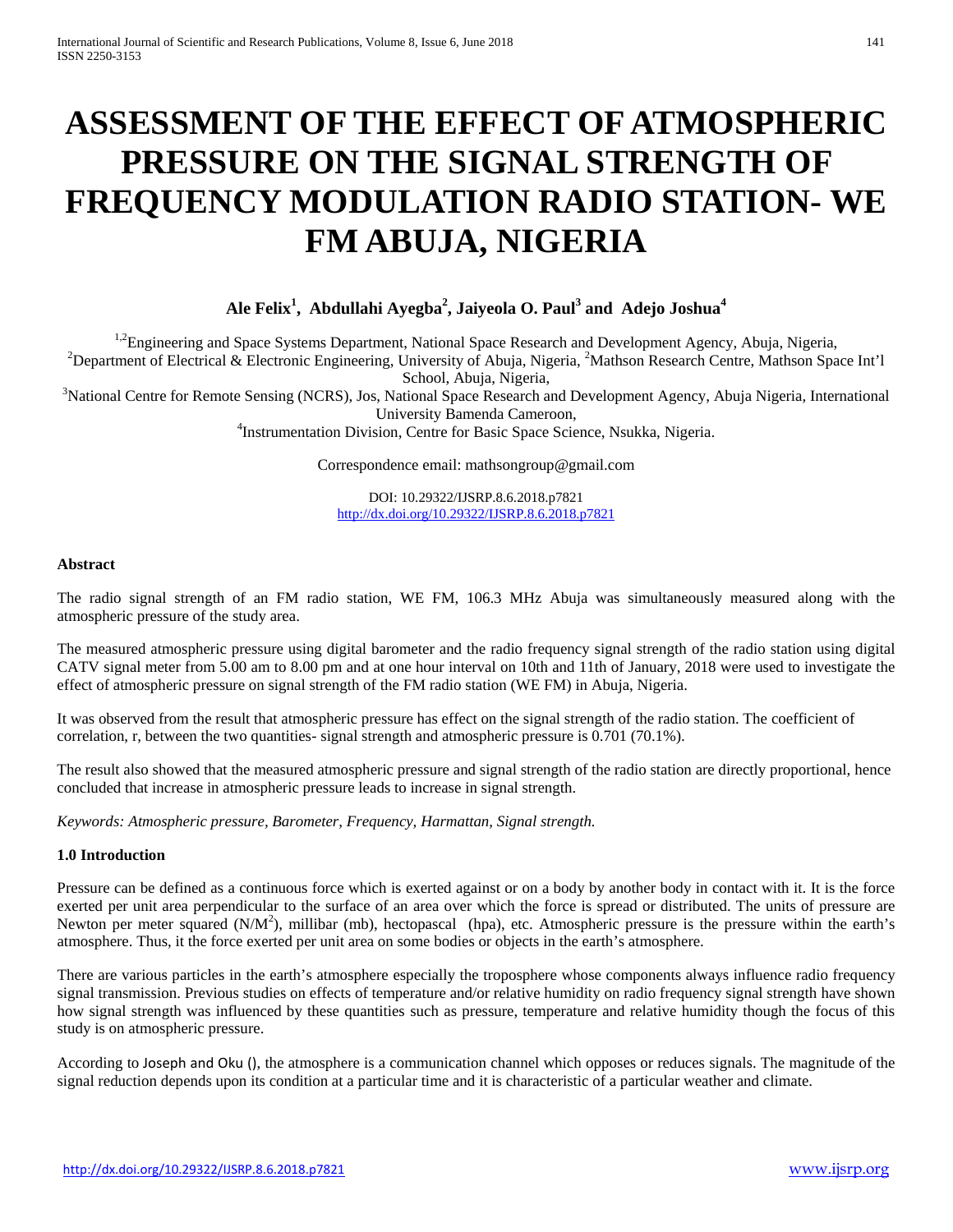According to Amajama (2015), the atmosphere condition has serious effect on signal and can result to loss signal. He observed that the major atmospheric elements that the components of the weather are the atmospheric temperature, pressure, humidity and wind speed and direction, and thus, finding how each or some of these components influence the radio signal strength is very paramount.

According to Michael (2013), some the factors affecting radio wave propagation are as rain, wind, temperature, and water content of the atmosphere and that they can combine in different ways to affect radio wave propagation to a point that some combination may cause radio signals to be heard far away beyond its ordinary range or resulting in attenuation that can make the signal not to be heard even over a normally satisfactory path.

Ale et al. (2017), stated that the results of their work on WE FM (106.3MHz) Abuja, Nigeria show that signal strength reduces as the atmospheric temperature increases, but increases with the increase in relative humidity.

Since we have not been able to access a significant number of previous works on how atmospheric pressure affect radio frequency signal strength knowing well that it might have an effect since it is a component of radio refractivity prediction, we find this work very necessary.

### **2.0 Materials and method**

### **2.1 Materials**

The materials are CATV signal meter, Digital barometer/altimeter, and Microsoft excel software package. The CATV signal level meter is S110 model and operates on a 9v DC inbuilt battery. The Digital barometer/altimeter operates on two medium size 1.5v dry cells. It reads the atmospheric pressure as well as altitude of the experiment. The frequency of the radio station, WE FM, Abuja, Nigeria, 106.30MHz, obtained from their website is also required.



**Plate 1: Digital CATV signal strength meter**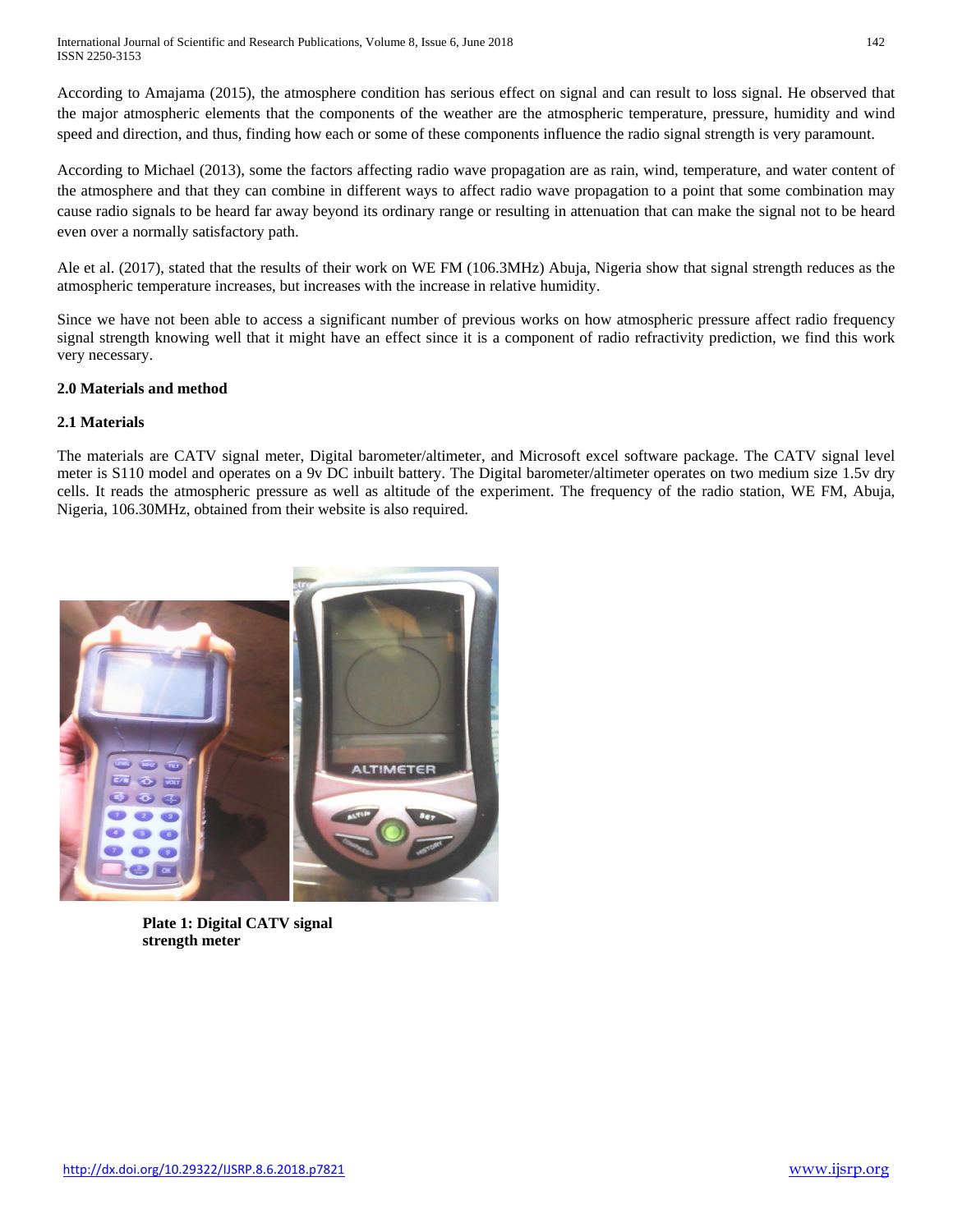#### **2.2 Methods**

The experimental setup was done at Mathson Space International School, Karshi, Abuja.

A yagi uda antenna was mounted on a vertical pole of about 14m tall to allow clear line of sight due to hilly nature of Karshi, the location of the experimental setup. One of the ends of coaxial cable was connected to the antenna connector and the other end of the cable was attached to a connector which was then connected to the CATV meter through its connector. The device was then put on by pressing the on/off button. The frequency (106.30MHz) was inputted into the device, and when "OK" was pressed, it would display the signal strength of the radio station at that moment, in which a stable value will be read and recorded. The digital barometer puts itself on automatically as soon as the batteries were inserted in the battery position.

The direction of the antenna in the direction of higher signal as displayed on the meter screen, and it was left at the fixed position and direction throughout the study period to avoid receiving varying signal strength from various directions as well as loosing the line of sight of the transmitter.

The readings were taken beginning from 5.00 am to 8.00 pm and at one hour interval on 10th and 11th of January, 2018. At each point of the readings, the highest and stable value of the signal strength was taken on the CATV signal meter and the atmospheric pressure was also read from the barometer simultaneously with the signal strength.

The graphical comparisons of the measured quantity or data as well as regression and correlation analyses were used to assess the relationship between the signal strength and atmospheric pressure at the study location for the period of studies.

#### **3.0 Results and Discussions**

The Measured signal strength and atmospheric pressure in table 1.0. The experiment was conducted on the 10th and 11th of January, 2018 when there was intense effect of Harmattan, and the average of the two days reading was taken to have a single column value for each of the quantities as represented in table 1.0.

The result shows the rise in atmospheric pressure though very minimal from 5am to 10am when it started decreasing, and which continues till 5pm when it started rising again until 8pm. Although, the pressure decreased from after 10am until 5pm, there an irregular change that occurred at 4pm as the pressure slightly increased and then decreased in the next hour.

| S/N<br>Time<br>P(hpa)<br>signal<br>strength<br>(dBuV)<br>45.20<br>5.00am<br>$\mathbf{1}$<br>46.30<br>6.00am<br>$\mathbf{2}$<br>7.00am<br>48.00<br>3<br>8.00am<br>44.90<br>4<br>44.90<br>5<br>9.00am<br>10.00am<br>44.60<br>6<br>44.70<br>11.00am<br>7<br>8<br>12.00pm<br>43.44 |       |
|--------------------------------------------------------------------------------------------------------------------------------------------------------------------------------------------------------------------------------------------------------------------------------|-------|
|                                                                                                                                                                                                                                                                                |       |
|                                                                                                                                                                                                                                                                                | 970.0 |
|                                                                                                                                                                                                                                                                                | 970.3 |
|                                                                                                                                                                                                                                                                                | 970.6 |
|                                                                                                                                                                                                                                                                                | 971.1 |
|                                                                                                                                                                                                                                                                                | 971.9 |
|                                                                                                                                                                                                                                                                                | 971.9 |
|                                                                                                                                                                                                                                                                                | 971.5 |
|                                                                                                                                                                                                                                                                                | 970.5 |
| 9<br>40.00<br>1.00pm                                                                                                                                                                                                                                                           | 969.1 |
| 10<br>42.30<br>2.00 <sub>pm</sub>                                                                                                                                                                                                                                              | 968.1 |
| 3.00pm<br>39.40<br>11                                                                                                                                                                                                                                                          | 967.4 |
| 40.20<br>12<br>4.00 <sub>pm</sub>                                                                                                                                                                                                                                              | 967.5 |
| 41.50<br>13<br>5.00pm                                                                                                                                                                                                                                                          | 967.3 |
| 14<br>6.00 <sub>pm</sub><br>43.00                                                                                                                                                                                                                                              | 967.5 |
| 43.10<br>15<br>7.00 <sub>pm</sub>                                                                                                                                                                                                                                              | 968.0 |
| 16<br>8.00pm<br>44.20                                                                                                                                                                                                                                                          | 968.7 |

#### **Table 1.0: The Measured signal strength and atmospheric pressure**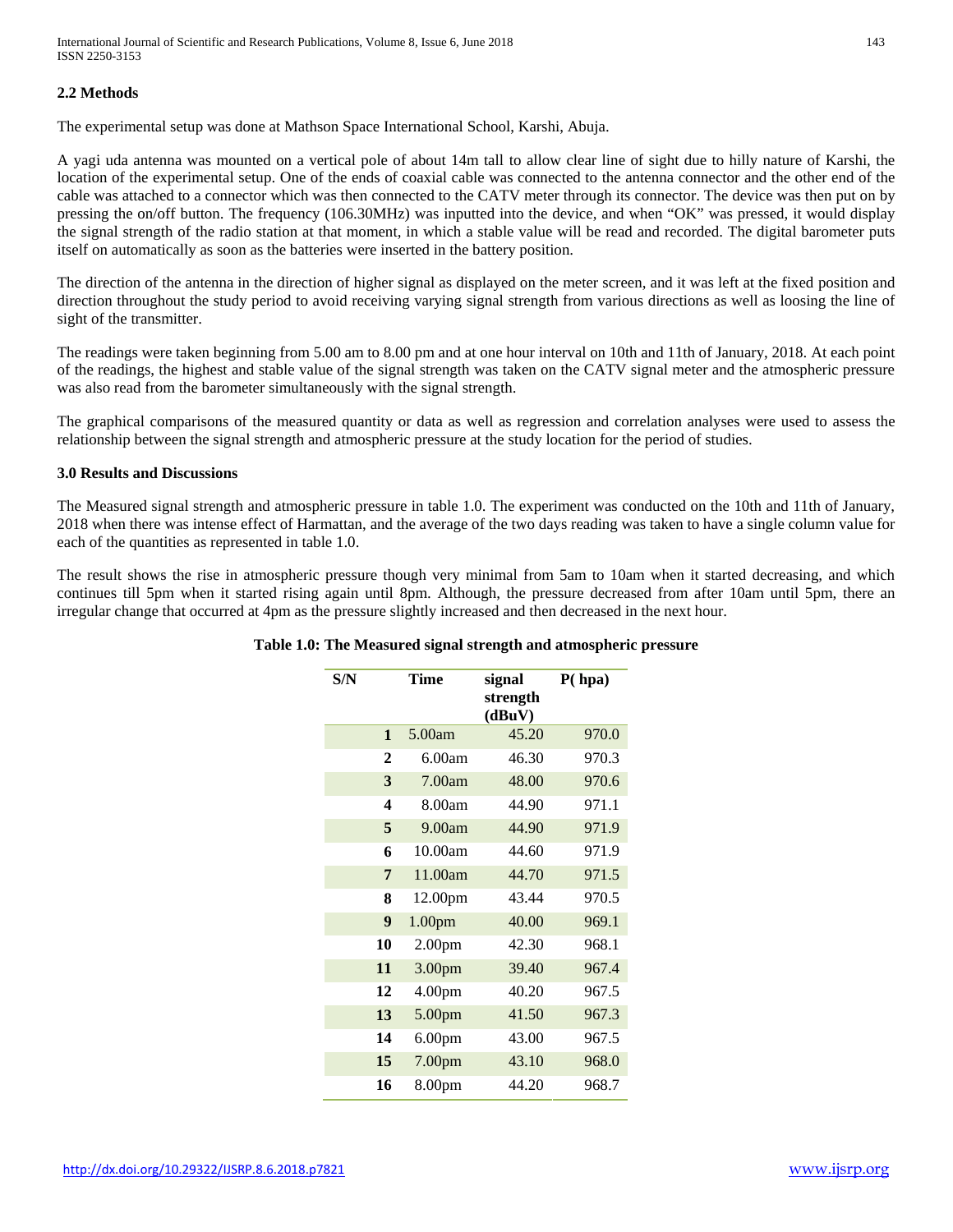The maximum atmospheric pressure of the study area was 971hpa and it occurred at 9.00 am and 10.00 am, while the minimum atmospheric pressure, 967.3hpa occurred at 5.00 pm.

From the results, it can also be seen that the measured signal strength of the radio station received in the area did not have a particular regular trend of variation except from 3.00 pm to 8.00 pm. There was little increase in the value of the signal strength from 3.00 pm to 8.00 pm with the values measured as 39.4, 40.2, 41.5, 43.0, 43.1 and 44.2 dBuV respectively (Table 1.0).

Furthermore, there was an increment in the signal strength from 5.00 am to 7.00 am, and it decreased from 8.00 am to 9.00 am, then remained constant till 9.00am and started decreasing and increasing irregularly.

Also from 5.00pm – 8.00pm, the increase in the signal corresponds with increases in the atmosphere pressure i.e. we have positive correlation. But from 9.00am – 3.00pm, the variation of the signal is irregular. The signal experienced rising and falling like a crest and trough in the wave oscillations, from 9.00am-12.00pm and then from 1.00pm – 3.00pm while the atmospheric pressure from 9.00am – 3.00pm indicates normal trend of decrease.

The irregularities in the signal from 9.00am – 300pm that does not corresponds with the variation in the atmospheric pressure might be due to others atmospheric parameters that were not considered in the course of the experiment. The other atmospheric parameters seem to have more effects on the signal strength than the atmospheric pressure which we can consider to have negligible effect from 9.00am – 3.00pm.

The alternate heating and cooling of the air above the experimental location that can produce rhythmic expansion and contraction of the atmosphere might have produced the same positive and negative pressure gradient that cancelled out in the process thereby produces little or no effects of atmospheric pressure on the signal. Definitely, the alternate heating and cooling of the atmospheric air occurring at the point considered will cause irregular temperature gradient variation from 9.00am – 3.00pm which also causes signal irregularities at these times. Other parameters such as humidity gradient variations and variations in the air density gradient over the location of the experiment or variations in the environmental air density between the antenna height and the signal receiver can cause a lot of variations especially during thunderstorms and when air descended down during harmattan. Even at a very high temperature the molecules of the atmospheric gas are far apart, so that the potential energy due to inter-molecular force will be no significant compared with the kinetic energy of atmospheric air particles, so the pressure present will not bring the molecules together, and can result in irregularities in the signal received.

However, the trend of variations in the two quantities is mostly the same in some areas as in figure 3.0.



**Figure 3.0: Graphical representation of signal strength and atmospheric pressure**

From the figure, it can be observed that at some points, the lines of best fit of the signal strength and atmospheric pressure change in the same way.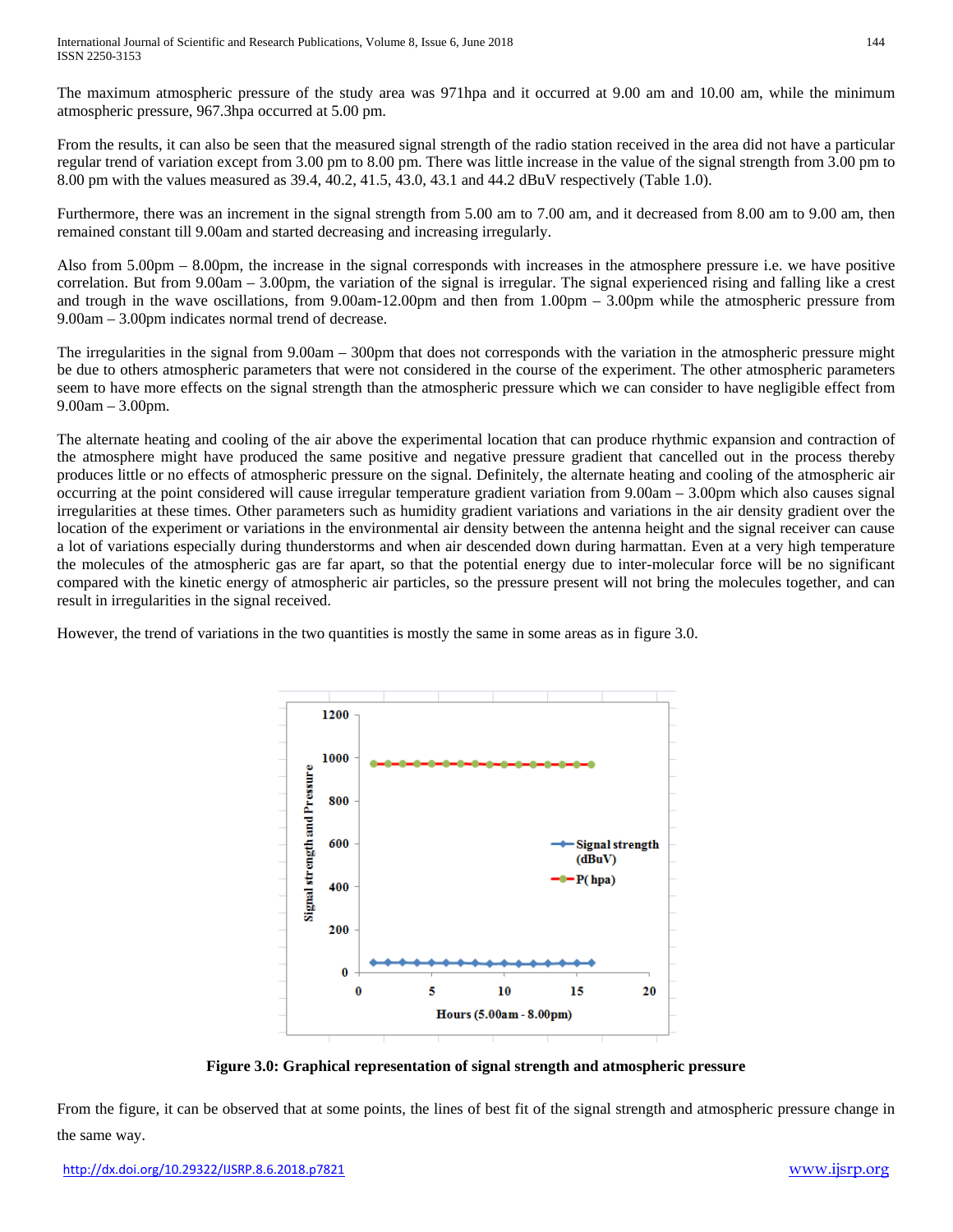This was clearly shown in the regression analysis of the two quantities shown graphically in figure 4.0. The regression coefficient,  $r^2$ , between the signal strength and atmospheric pressure is 0.492. Thus, the coefficient of correlation, r, between the two is 0.701. That is; the relationship between atmospheric pressure and the radio station signal strength is 70.1%.



**Fig. 4.0: Regression analysis of signal strength and atmospheric pressure**

Figure 4.0 shows that the graph of pressure and signal strength slopes upward from left to right. This shows that both quantities increase or decrease at the same time. In other words, the signal strength increases with increase in atmospheric pressure and vice versa. Therefore, it can be said that the radio station (WE FM) signal strength is directly proportional to the atmospheric pressure. Thus, atmospheric pressure has effect (and high effect in this case considering the correlation coefficient of 0.701) on the frequency modulation (WE FM Abuja) signal strength. This result is however in contradiction with the result from the work by Amajam, (2016) on Cross- River State Broadcasting Corporation, 519.25 MHz (UHF), Calabar, in which he stated that the correlation coefficient between the signal strength and atmospheric pressure was -0.99 provided that temperature, relative humidity, wind speed and direction remain constant. This contradiction might be as a result of these conditions which he observed in his work but are not observed in this work, or as a result of his work which focused on Ultra High Frequency (UHF) (300MHz – 3000MHz) while this work was done for Very High Frequency (VHF) (30MHz – 300MHz) though subject to further research investigation.

#### **4.0 Conclusion**

The measured atmospheric pressure using digital barometer and the radio frequency signal strength of WE FM (106.3 MHz) radio station Abuja, Nigeria using digital CATV signal meter have been used to study the effect of atmospheric pressure on signal strength of an FM radio station.

It was observed from the result that atmospheric pressure has effect on the signal strength of the radio station. The coefficient of correlation, r, between the two quantities- signal strength and atmospheric pressure is 0.701 (70.1%).